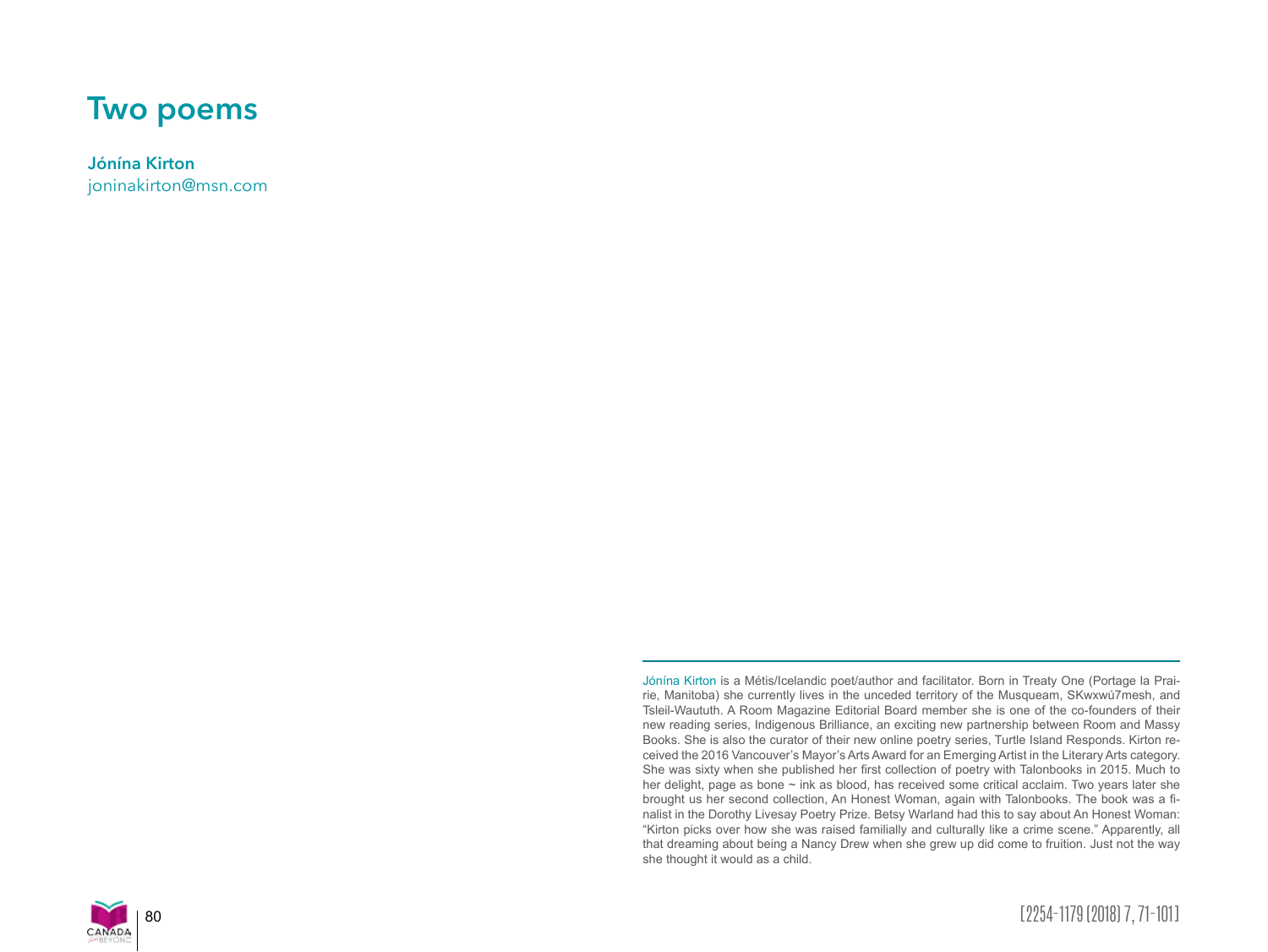## I'm in Iceland darling

they have poetry in the bathroom uncredited text on blocks of wood cheeky commentaries on life some chilling reminders that those who live on shifting ground take their poetry seriously

it is Christmas here in the mall there is red there is wool some shiny objects silver adornments for trees and tabletops I find a coffee shop where I sit I listen to words I do not understand their feel familiar and I want to lean in

I do not know if my grandmother spoke these words I do not know if I have heard this before all I know is that I am leaning into her and that everywhere I go I look for her face

I find her at a dinner party she is pretty and I am glad would she have been single too a photographer not a farmer with seventeen children this apartment could have been hers the old furniture the artwork passed down my grandmother had nothing to give me but love and a cheque for \$200 carefully noted in her will the cost of diaspora long forgotten there are no accounting methods to track what was lost language the first to go the passing down of heirlooms some carved wood filled with the stories that were in the hands of the maker and now live on in the wood a telling of another sort

my grandmother's mother came with nothing not even a mother her father reluctant to claim her listed as nanny not daughter listed as nanny not sister her mother lost went missing in the country where we take a drive I look for her, but she is not there

I am here to be a witness to the past I stand where my ancestors once stood outdoor governing a gathering place named Althingi here the land, the gods the little people honoured

> a short walk and there is magic waters dark and deep we share a coin make a wish

the land is filled with silence yet it never stops talking tells me it knows me that I belong to its past

the pristine snow and the heat of the earth brings geyser remembrances the gushing of watery words made white hot by those who do not live brown my skin erupts steam escapes from my mouth

## I feel the burning

the lava words of my aunties and uncles the way they slow crawl just below my skin

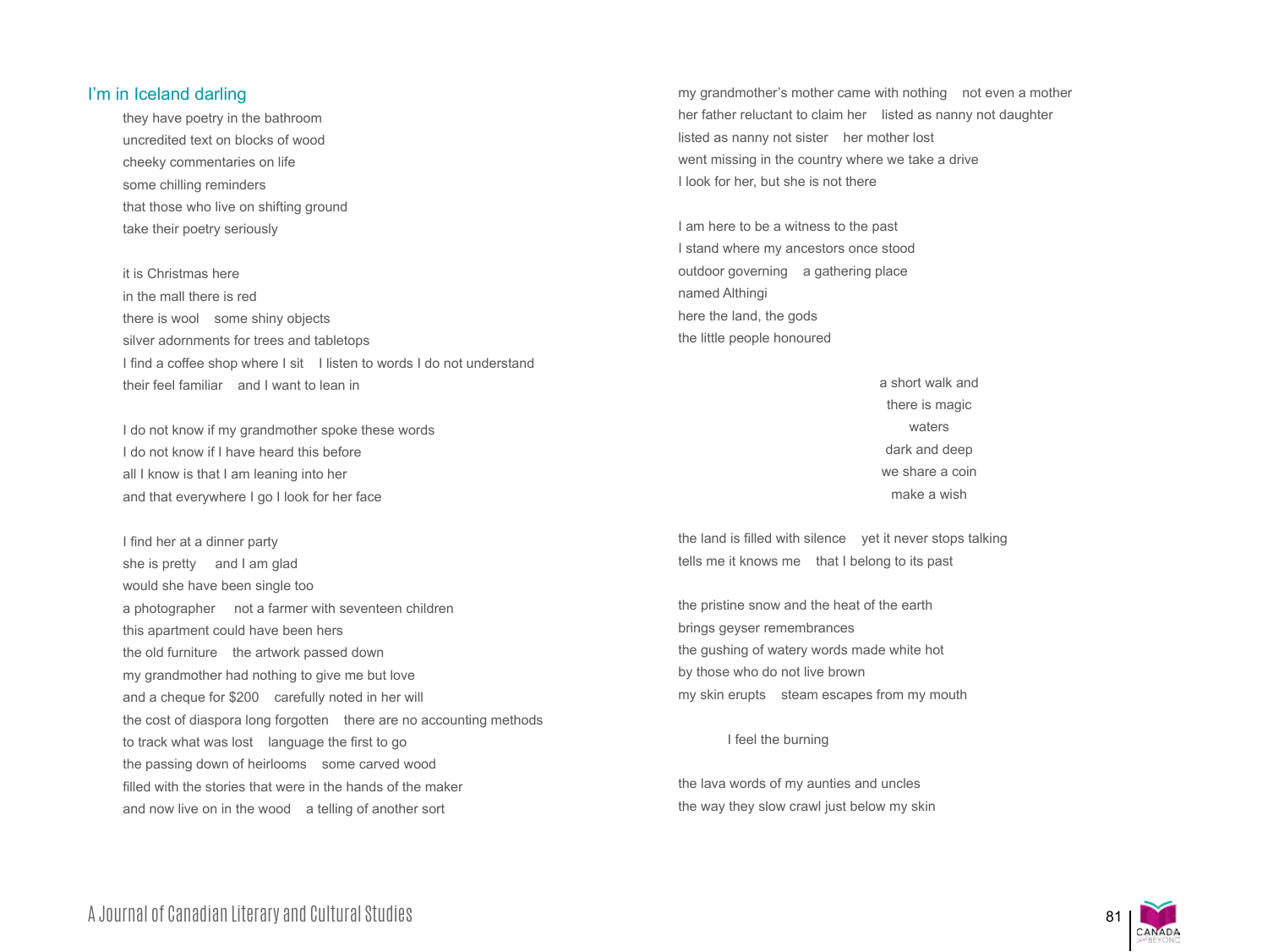## I am a volcano on an island

I became my own island

I have always been between the wombs of my grandmothers offered two worlds one with circles where we lay ourselves open to the warmth of a fire the other a burning of another sort both sides made strong by storytelling by a connection to the land of their ancestors each a reflection of circumstances black sand beaches sharp salt cold water peninsulas pointing to Canada where voyagers from both side ventured some stayed both sides made strong by storytelling by a connection to the land of their ancestors and a place called Turtle Island

Where I come from

I come from the days when NOT breast feeding was considered a progressive act one that led to my mother and her sisters pill box hats in black and white photographs you cannot see the yellow shoes and matching bag or the slick silk or their husband's hands slipping sliding to unzipper sheath dresses never to be worn cooking

high school cookbooks asked us not to speak of our day to remember that our husband had long hours in offices with secretaries and that work often included evenings dinner and drinks overnight excursions and we were cautioned against asking where had he been?

indoctrinated by mothers that presented daughters with advertisements found in magazines filled with real wives - one of them my aunt hair done in blonde pin curls swirls of femininity paired with a smart looking dress and apron

in this photo filled promise my auntie stands next to the latest model of stove modern meant to entice all women with hopes of a "Leave it to Beaver" life in the suburbs where she and the other wives will sink into gripe water evenings with children with their Vicks Vaporub chests heated to perfection their casserole kitchens decorated in gold and olive-green brocade and the matching canisters lined up near a cookie jar waiting to be filled their "a woman's work is never done" lives could be replaced